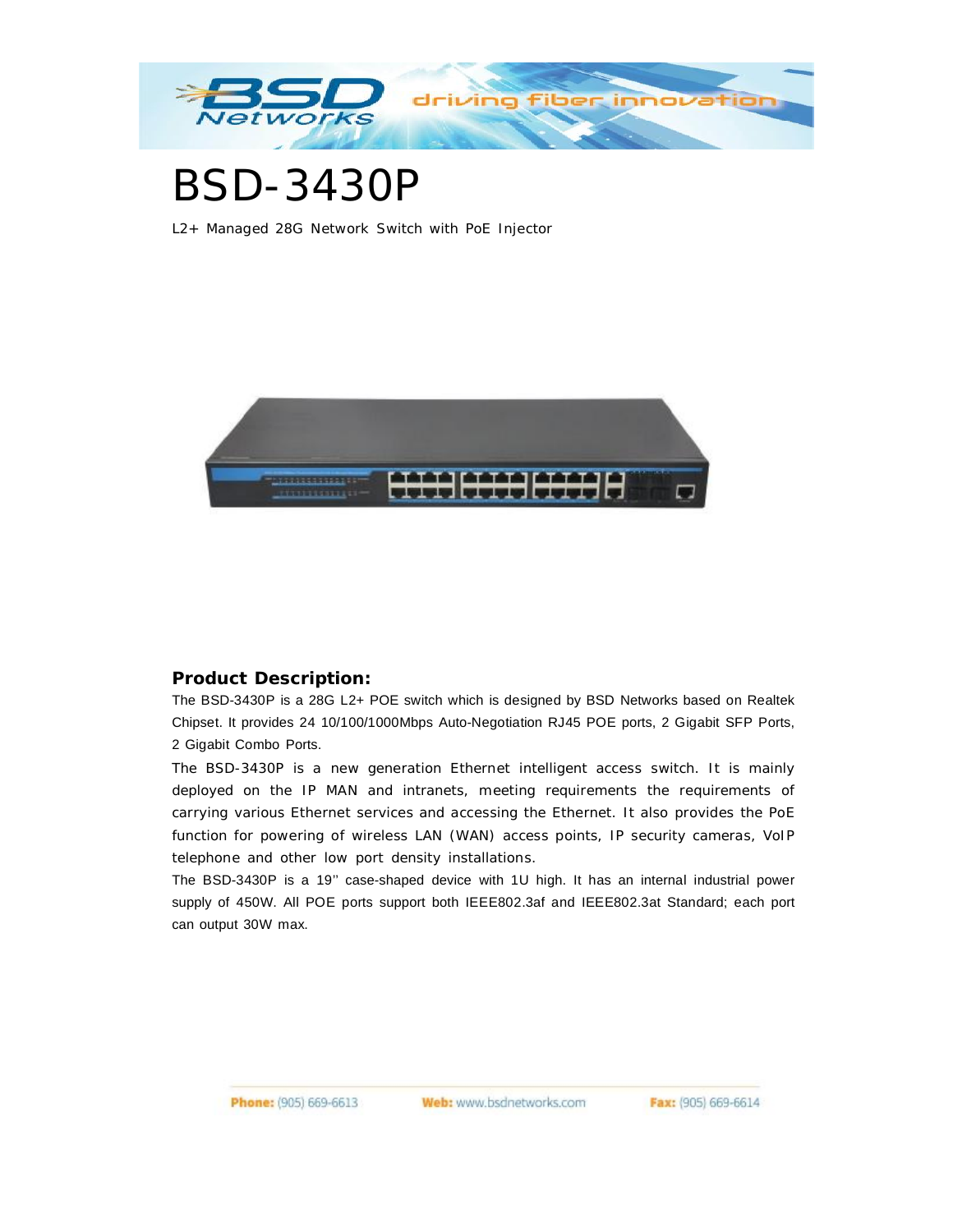

#### **Product Features:**

• Conforms to IEEE802.3, IEEE 802.3u, IEEE 802.3ab, IEEE802.3z, IEEE802.3af IEEE802.3at

- Provides 24 10/100/1000Base-TX ports+2G Combo Ports + 2x1000Base-X SFP
- Provides 24 PoE injector and build in AC power
- High back-plane bandwidth 56Gbps
- Support standard IP/ Extend IP / MAC IP / ARP ACL
- IGMP snooping and IGMP Query mode for Multi-media application
- Port mirror and bandwidth control
- Supports GVRP function
- IEEE802.3x Flow control
- Support Port Based VLAN / 802 .1Q Tag VLAN
- Support IEEE802.3ad Port trunk with LACP
- Support Spanning tree protocol IEEE 802.1d
- Supports IEEE 802.1p class of service
- Support IEEE 802.1x user authentication
- Support Broadcast storm filter
- Support DHCP server and client
- Support System event log
- Support command line interface management
- Management by Web/SNMP/Telnet/Console
- Surge protection for power port and data ports
- EMI standard complies with FCC, CE class B

### **Product Specifications:**

| <b>I</b> tem          | Description                                         |
|-----------------------|-----------------------------------------------------|
| Summarize             |                                                     |
| Fixed port            | 24 10/100/1000Base-TX ports.                        |
|                       | 2G Combo Ports                                      |
|                       | 2 1000Base-X SFP.                                   |
|                       | 1 Console port.                                     |
| <b>LED Indicators</b> | PWR, PoE, 1000M and Link/Act LED.                   |
| Input voltage         | $100V \sim 240V$ AC, 50/60Hz                        |
| Power consumption     | 430W for PoE.                                       |
| Operating             | $0^\circ C \sim 40^\circ C$ .                       |
| temperature           |                                                     |
| Storage temperature   | $-10^{\circ}\mathrm{C} \sim 70^{\circ}\mathrm{C}$ . |
| Relative humidity     | $20\% \sim 85\%$ (non-condensing).                  |
| Thermal methods       | <b>Built-in Noiseless FAN.</b>                      |

Phone: (905) 669-6613

Web: www.bsdnetworks.com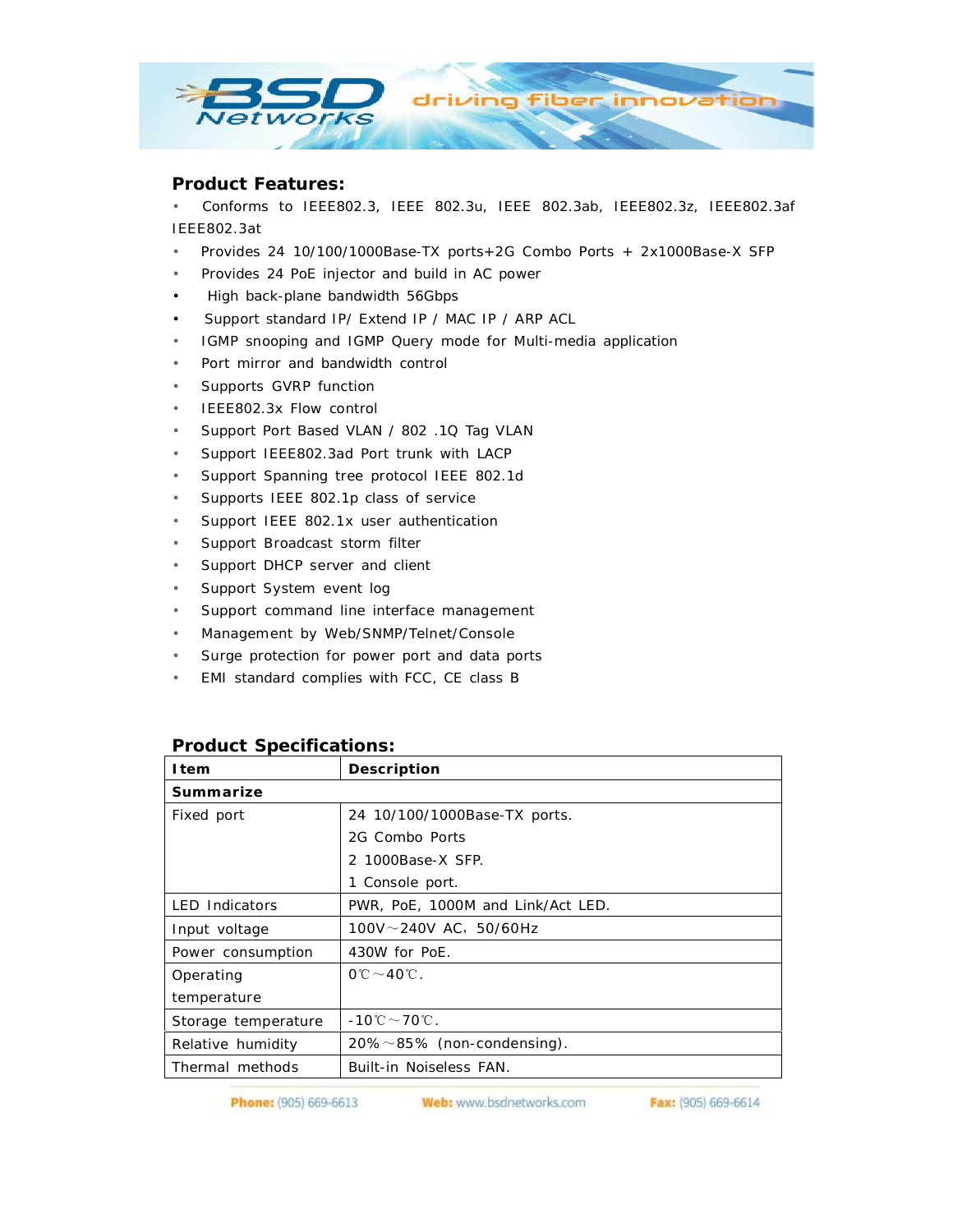

 $\mathsf{l}$ 

| PoE                          |                                                             |
|------------------------------|-------------------------------------------------------------|
| PoE port                     | 24 10/100/1000Base-TX ports.                                |
| PoE Standard                 | IEEE802.3af & IEEE802.3at, per port 30W(max).               |
| Pin assignment               | V- (RJ45 Pin 1, 2), V+ (RJ45 Pin 3, 6).                     |
| PoE management               | Support Port-base PoE status view and control.              |
| Layer 2 Switching            |                                                             |
| Switching capacity           | 56G                                                         |
| MAC address table            | 16K, Support MAC address table management.                  |
| <b>MAC Address Binding</b>   | Support.                                                    |
| <b>MAC Address Filtering</b> | Support.                                                    |
| <b>MAC Address Learning</b>  | Control number of port-based MAC address learning.          |
| control                      |                                                             |
| Jumbo Frame                  | Jumbo packets up to 16 Kbytes.                              |
| Port Feature                 | Port Control.                                               |
|                              | Port Isolation.                                             |
|                              | Port Self-loop Detection.                                   |
| Port Mirroring               | Support.                                                    |
| <b>VLAN</b>                  | 4K 802.1q VLANs, Support Ingress filter.                    |
| Link Aggregation             | Up to 32 maximum aggregation groups, each containing up     |
|                              | to 8 GE ports.                                              |
| Traffic control              | IEEE 802.3x full-duplex flow control.                       |
| Rate Limit                   | Unit: 64kbps.                                               |
| <b>Spanning Tree</b>         | IEEE 802.1d Spanning Tree Protocol (STP)                    |
|                              | IEEE 802.1w Rapid Spanning Tree Protocol (RSTP)             |
|                              | IEEE 802.1s Multiple Spanning Tree Protocol (MSTP)          |
| <b>Ring Protocol</b>         | Support EAPS.                                               |
| <b>Multicast</b>             | Support 256 Multicast groups.                               |
|                              | Support IGMP Snooping.                                      |
| Layer 3 Switching            |                                                             |
| <b>Static ARP</b>            | Support.                                                    |
| <b>Static Routing</b>        | Support.                                                    |
| L3 VLAN interface            | Up to 32 L3 VLAN Interface.                                 |
| Convergence                  |                                                             |
| QoS                          | 4 output queues on each port.                               |
|                              | Support<br>flexible queue scheduling<br>WRR,<br>algorithms: |
|                              | $Q+WRR$ .                                                   |
|                              | port-based / MAC-based / 802.1p /<br><b>DSCP</b><br>Support |
|                              | classification.                                             |

driving fiber innovation

Phone: (905) 669-6613

Web: www.bsdnetworks.com